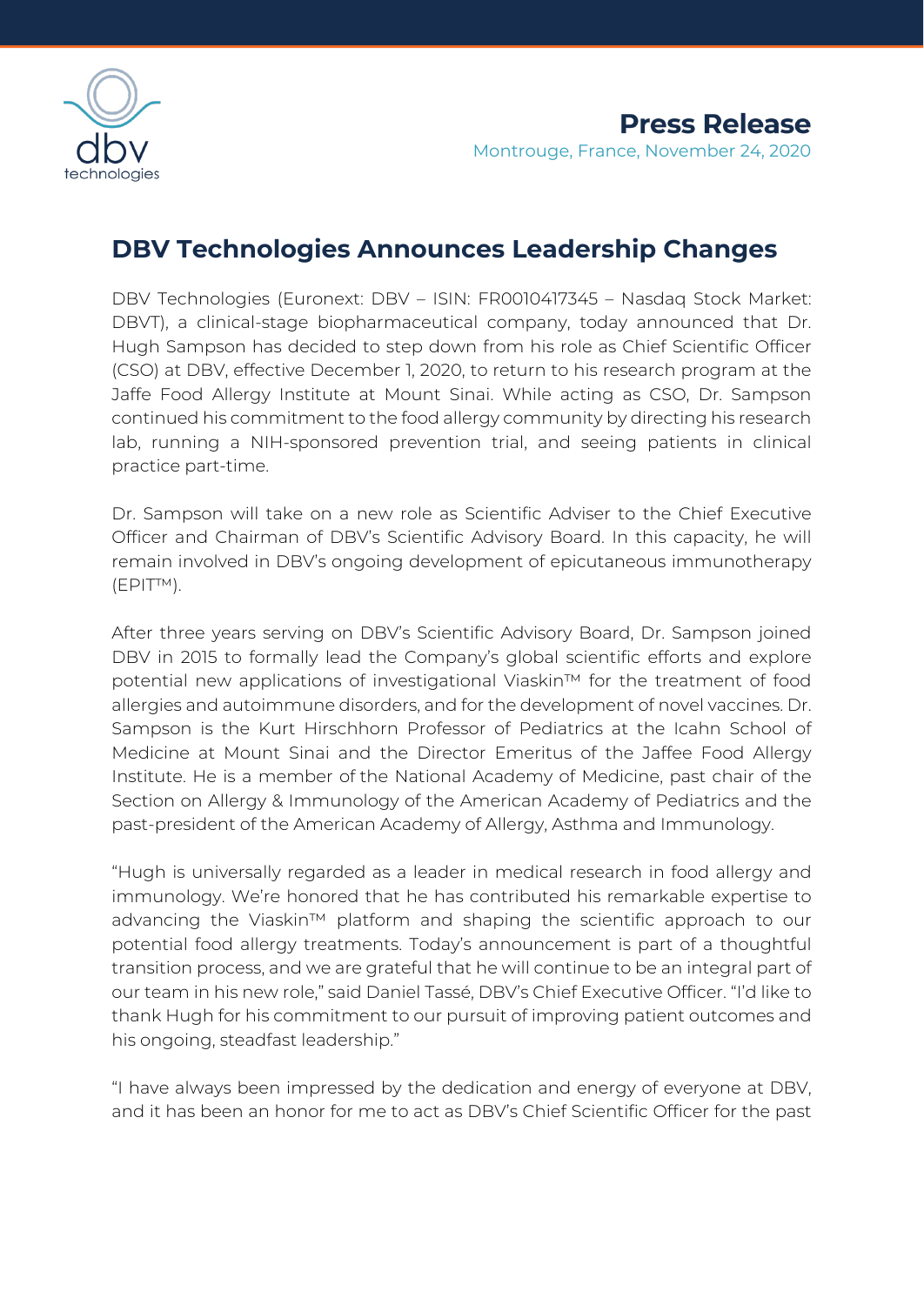

five years," said Dr. Sampson. "I am proud of what DBV has accomplished in better understanding the biology of EPIT and its potential applications. Now is the right time for me to return to Mount Sinai and focus on my research programs in novel diagnostics and prevention of food allergy. We have worked with purpose to advance the potential behind the clinical profile of EPIT, and I am excited by the possibility that it may be a viable treatment option for millions of patients. I look forward to continuing to work with DBV to advance their efforts in my new capacity as Scientific Advisor to Daniel."

## About DBV Technologies

DBV Technologies is developing Viaskin™, an investigational proprietary technology platform with broad potential applications in immunotherapy. Viaskin is based on epicutaneous immunotherapy, or EPIT™, DBV's method of delivering biologically active compounds to the immune system through intact skin. With this new class of non-invasive product candidates, the Company is dedicated to safely transforming the care of food allergic patients. DBV's food allergies programs include ongoing clinical trials of Viaskin Peanut. DBV Technologies has global headquarters in Montrouge, France and offices in Bagneux, France, and North American operations in Summit, NJ and New York, NY. The Company's ordinary shares are traded on segment B of Euronext Paris (Ticker: DBV, ISIN code: FR0010417345), and the Company's ADSs (each representing one-half of one ordinary share) are traded on the Nasdaq Global Select Market (Ticker: DBVT).

## Forward Looking Statements

This press release may contain forward-looking statements and estimates, including statements regarding the potential benefits of Viaskin Peanut, the Company's continued development of epicutaneous immunotherapy, and the Company's transition plans. These forward-looking statements and estimates are not promises or guarantees and involve substantial risks and uncertainties. At this stage, the Company's products have not been authorized for sale in any country. Among the factors that could cause actual results to differ materially from those described or projected herein include uncertainties associated generally with research and development, clinical trials and related regulatory reviews and approvals, including the impact of the COVID-19 pandemic. Furthermore, the timing of any action by any regulatory agency cannot be guaranteed. A further list and description of these risks, uncertainties and other risks can be found in the Company's regulatory filings with the French Autorité des Marchés Financiers, the Company's Securities and Exchange Commission filings and reports, including in